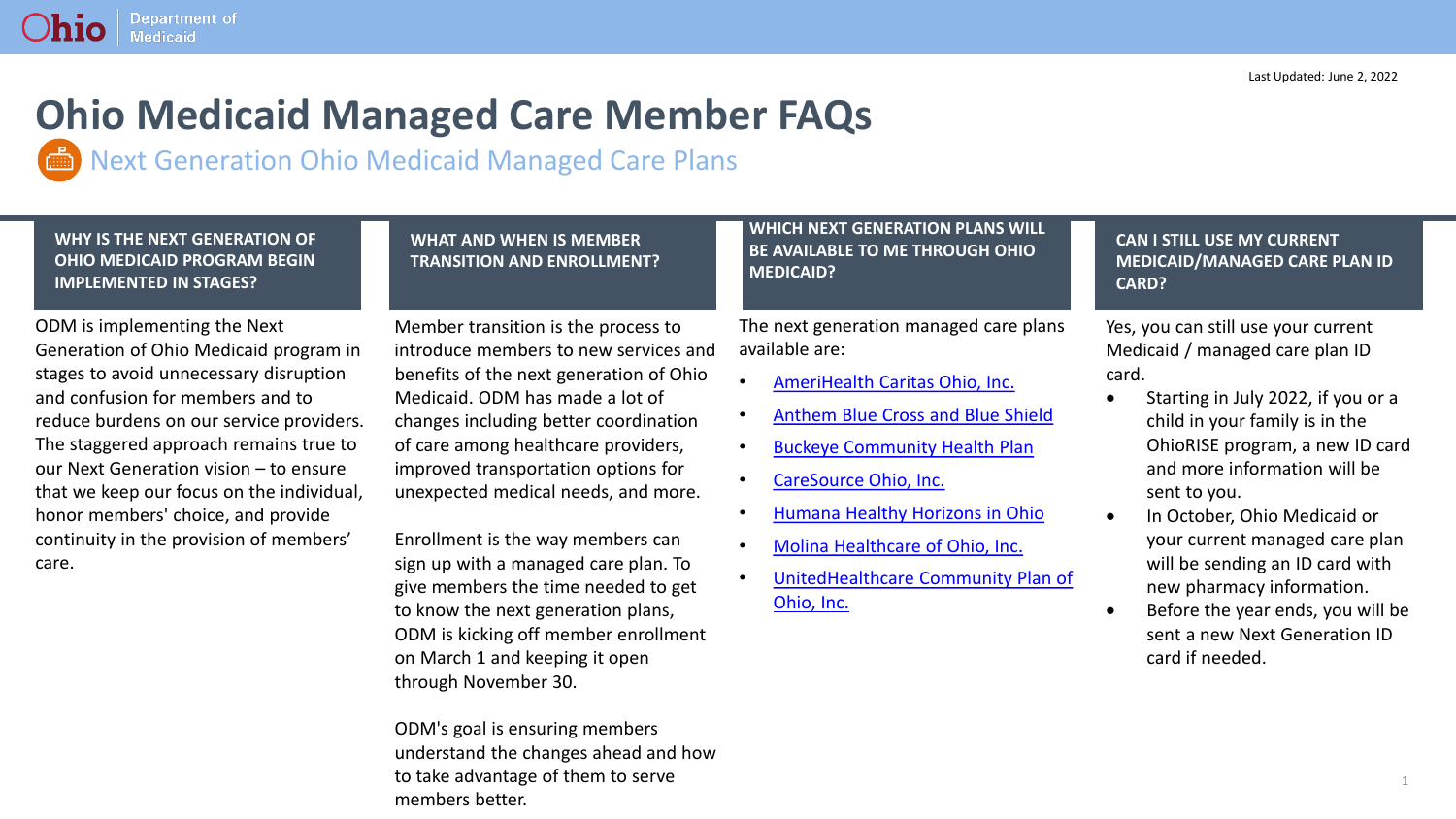#### **Department of** nio **Medicaid**

# **Ohio Medicaid Managed Care Member FAQs**

Member Transition and Enrollment

**DO I NEED TO DO SOMETHING NOW TO KEEP MY COVERAGE OR CHANGE PLANS?**

**WHAT IS THE TIMELINE FOR MEMBER TRANSITION TO THE NEW PLANS?**

Ohio Medicaid managed care members will not lose coverage due to the transition to the are encouraged to review and select the Next Generation Ohio Medicaid program.

Ohio Medicaid encourages all managed care members to review and select the next generation plan that best fits their healthcare managed care plan until Ohio Medicaid's needs. Current Ohio Medicaid managed care members who do not select a plan will stay with their current plan, with the exception of Paramount members. Refer to the "My plan is leaving – could I lose coverage?" FAQ to learn more about Paramount.

Members can review and select the next generation plan that best fits their healthcare needs at any time through open enrollment ending November 30, 2022.

These changes do not apply to MyCare members.

Ohio Medicaid managed care members next generation plan that best fits their healthcare needs now.

You will remain with your current Next Generation managed care plans begin providing healthcare benefits in the last few months of 2022. You can review and select the next generation plan that

best fits your healthcare needs at any time Members can review and select the next generation plan that best fits their healthcare needs at any time through through open enrollment ending November 30, 2022.

**AS WE TRANSITION TO THE NEXT GENERATION OF OHIO MEDICAID, WILL ALL MEMBERS HAVE TO SELECT A NEW PLAN?**

Ohio Medicaid encourages all managed care members to review and select the next generation plan that best fits their healthcare needs. Current Ohio Medicaid managed care members who do not select a plan will stay with their current plan, with the exception of Paramount members. Refer to the "My plan is leaving – could I lose coverage?" FAQ to learn more about Paramount.

open enrollment ending November 30, 2022.

These changes do not apply to MyCare members.

**I MADE A NEXT GENERATION PLAN SELECTION – WHEN WILL MY PLAN BE EFFECTIVE?**

Ohio Medicaid managed care members will remain with their current managed care plan until Ohio Medicaid's Next Generation managed care plans begin providing healthcare coverage in the last few months of 2022.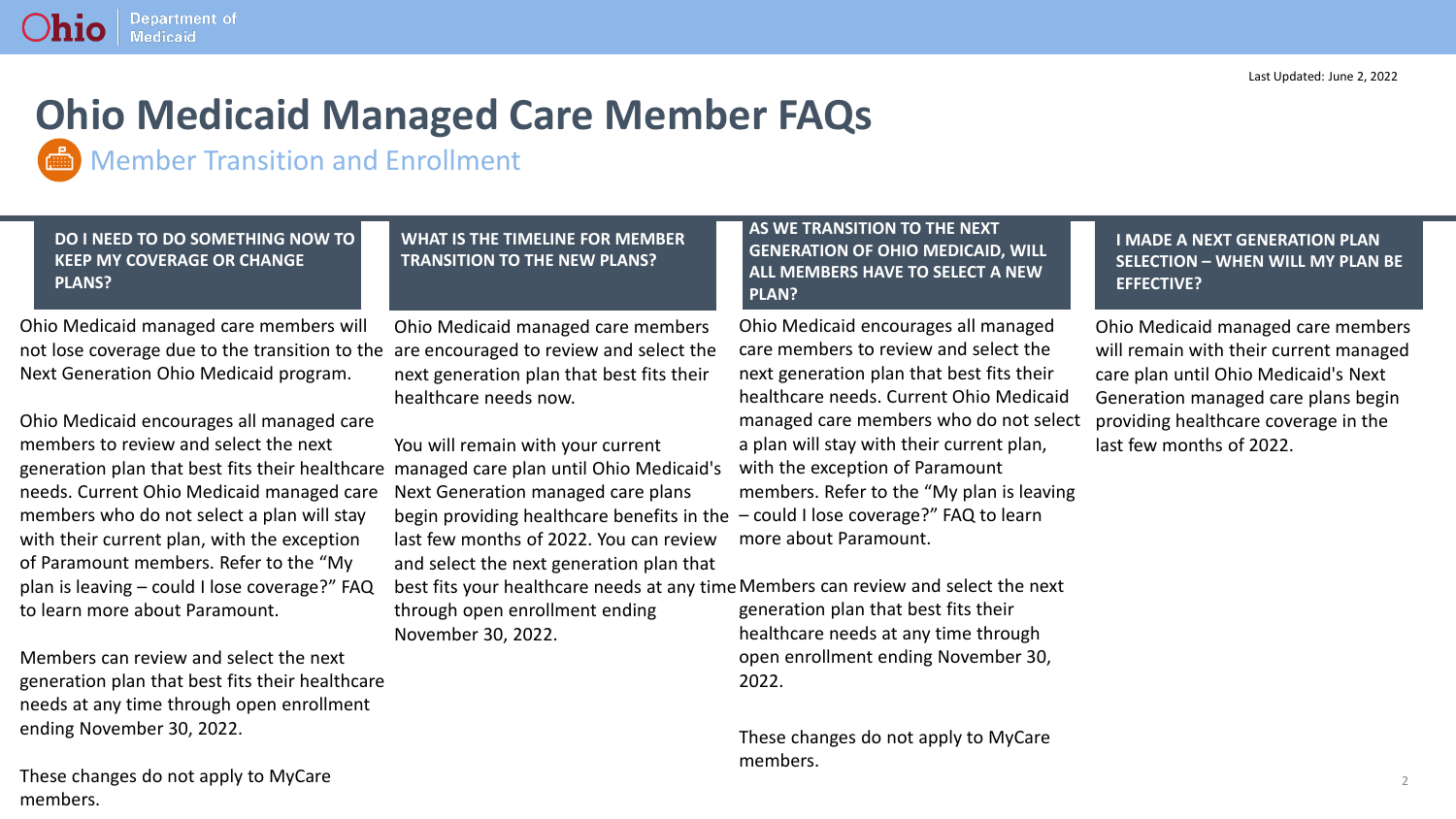#### **Department of** hio **Medicaid**

# **Ohio Medicaid Managed Care Member FAQs**

Member Transition and Enrollment

#### **MY PLAN IS STAYING – WHAT DOES THAT MEAN FOR ME?**

#### **MY PLAN IS LEAVING – COULD I LOSE COVERAGE?**

Ohio Medicaid members do not need to do anything and will remain with their current managed care plan.

Ohio Medicaid encourages all members to review the next generation plans available and select the plan that best meets their healthcare needs. Members can review and select the next generation plan that best fits their healthcare needs at any time through open enrollment ending November 30, 2022.

### **No** – **MEMBERS WILL NOT LOSE COVERAGE DUE TO THE NEXT GENERATION TRANSITION.**

Paramount has been acquired by Anthem Blue Cross and Blue Shield. Anthem is working with Paramount to continue providing healthcare coverage to Ohio Medicaid members. Ohio Medicaid members currently receiving healthcare benefits through Paramount will continue to receive healthcare benefits through that plan until the implementation of next generation managed care plans. Unless a member chooses another plan**, they will be enrolled with Anthem Blue Cross and Blue Shield during the implementation process.** Current Paramount members can select a different plan at any time during the member transition and enrollment period.

### **I AM A NEWLY ELIGIBLE MEMBER – WHAT DOES THIS MEAN FOR ME?**

Beginning March 1, individuals who are newly eligible for managed care, those who are currently in Medicaid fee-for-service not enrolled with a managed care plan, and those with a gap in eligibility of 91+ days will receive care paid for through Medicaid feefor-service until the last few months in 2022 when they will be transitioned to an Ohio Medicaid Next Generation plan.

ODM will notify impacted members which plan they have been transitioned to. Members can review and select the next generation plan that best fits their healthcare needs at any time through open enrollment ending November 30, 2022. Newborns and case additions will continue to be added to managed care plans as they become Medicaid eligible during this time.

### **I AM A FOSTER PARENT, KINSHIP CAREGIVER OR PROVIDER, OR RECEIVE ADOPTION ASSISTANCE – WHAT DOES THE TRANSITION MEAN FOR ME?**

The child or youth will be enrolled into managed care effective the first day of the month that agency custody begins. Your local Title IV-E Agency (Public Children Services Agency or IV-E Court) that holds custody of the youth may work with you to review the current managed care plans available and will select from these plans when making an enrollment decision. When the new Next Generation managed care plans are implemented before the year ends, you can coordinate with the Title IV-E Agency that holds custody to review the plans available. The new Next Generation plans can be selected 1-2 months prior to their start date to begin coordination of services.